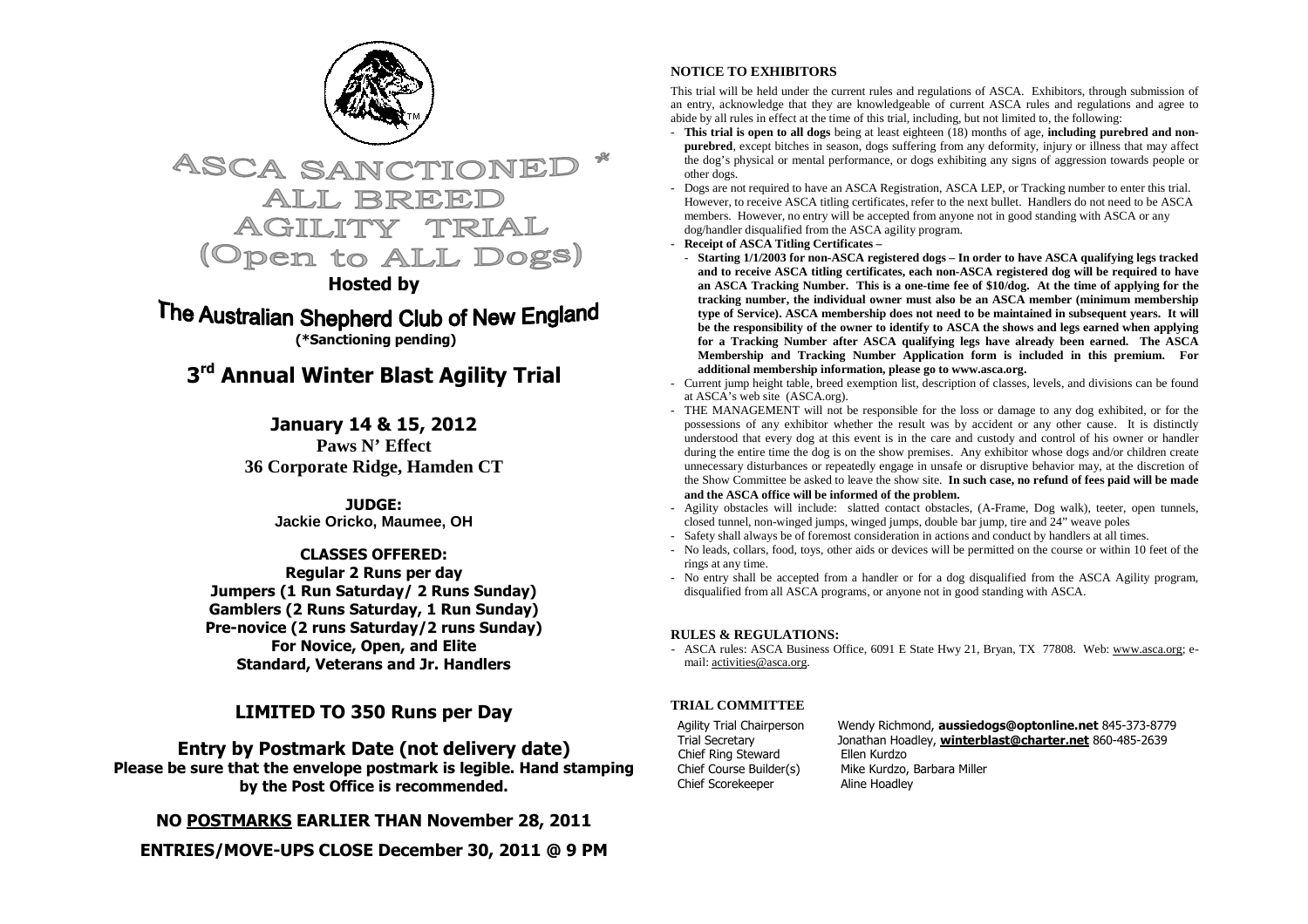#### **ENTRY FORM / ENTRIES / CONFIRMATIONS:**

- Entries will be accepted in the order they are sent, not received. For entries sent via Postal Service, the valid reference date is the postmark. Otherwise the valid date is the ship date. Entries with an early postmark will be processed after Day 5 receipts. Unreadable postmarks will be assumed to be the day previous to receipt.
- Entries may be accepted after the closing date if the trial does not fill.
- ASCA Registration/Tracking No If your dog is an ASCA registered Australian Shepherd (either full registration or LEP) or has an ASCA Tracking Number, write your dog's ASCA registration/LEP number/Tracking Number in this space.
- If this field is left blank, the ASCA Business Office will assume this dog is not registered with ASCA and will not automatically track qualifying legs. However, these dogs will still be placed and will receive any placement awards offered. You may submit the Tracking Form with your entry – HOWEVER please make fees payable to ASCA.
- **Junior Handler entry fees will be one-half of the published fees. To be eligible for this discount, the Junior Handler must own or co-own the dog they are showing.**
- "For Exhibition Only" entries will not be accepted.
- A dog must compete in the height division in which they have been entered. Exception: when a dog is required by the judge to move to a higher height. These dogs will be placed last in the running order of the new jump height.
- Canadian Exhibitors: All fees MUST be submitted in US Funds via International Postal Money Order.
- Returned checks do not constitute a valid entry fee. Returned checks will incur a \$25 service charge.
- Telephone calls returned/initiated with questions on any entries will be made collect.

#### **SHOW SITE:**

- This event will be held indoors. Trial surface is mats over concrete. No crating in main building. Crating area will in an adjacent building.
- A warm-up area, a single practice jump, and a set of weave poles will be provided for exhibitors.
- ALL dogs must be held on leash or crated except when competing or in the warm-up area.
- Enthusiasts of agility have earned a reputation for being among the most considerate and tidy. We thank everyone in advance for upholding the respectful tradition of leaving the trial site and related lodging sites cleaner than we found them.

#### **REFUNDS / WITHDRAWALS:**

 - There will be no refund/credit for entries withdrawn after the closing date, except for a dog's injury and/or illness or for bitches that come into season after the closing date. These entries will be eligible for a voucher for the amount of the total entry fee paid less \$20.00. A signed letter from your veterinarian must be included with your written request. Requests must be received by the trial secretary prior to the start of the trial. Voucher must be used towards another ASCNE agility trial. There will be no refunds if the trial cannot open or be completed by reason of riots, civil disturbances, fire, an act of God, public emergency, act of a public enemy, strike, or any other cause beyond the control of the Event Committee. There will be no refund in the event dog/handler are dismissed from the competition, regardless of reason.

#### **RULE CHANGE HIGHLIGHTS**

 - 8.3.2 Bypassing First and Last Obstacles - If the dog crosses the start line but bypasses the first obstacle, time will begin. However, if the dog bypasses the last obstacle, time shall not end until he completes the last obstacle and then crosses the finish line. If the dog never completes the last obstacle, he shall receive a 20 point fault (for failure to compete) and the dog's course time will end when the handler places the leash on the dog. For all classes, if the dog bypasses the last obstacle, but the handler calls him back to complete it, then it shall only be considered a waste of time and no faults shall be incurred.

#### **TENTATIVE SCHEDULE AND RING ASSIGNMENTS**

 **Saturday** – Jumpers 1 (E/O/N), Pre-Novice 1 & 2, Gamblers 1 (E/O/N), Gamblers 2 (E/O/N), Regular 1 & 2 (E/O/N),.  $E =$  Elite, O = Open, N = Novice.

**Sunday** – Regular 3 & 4 (E/O/N), Gamblers 3 (E/O/N), Pre-Novice 3 & 4, Jumpers 2 & 3  $(E/O/N)$   $E =$  Elite,  $O =$  Open,  $N =$  Novice. Run order low to high on Sat. High to low on Sun.

The running order of classes is subject to change at the discretion of the judges and/or the host club. The final order will be included in the confirmation packet.

#### **REGISTRATION / MEASURING**

- Saturday and Sunday between 7:00 and 7:30AM
- Copies of NADAC or AKC height cards may either be mailed in or presented at registration for dogs entering the Small and Medium dog classes (dog's wither height 18" and under). Otherwise they will need to be measured at registration.

#### **MOVE-UPS:**

- Dogs receiving titles after the closing date may be upgraded by providing written notice to the Show Secretary, prior to the move up cutoff date listed on the front of this premium. Letters and e-mails containing the owner's full name, the dog's call name and ASCA number, entered class, and from and to level are acceptable.
- Move-ups from Saturday to Sunday will be permitted. Trial Secretary must be notified no later than 30 minutes after the last class on Saturday has finished.

#### **PRIZES / AWARDS**

- Green Qualifying Ribbons will be awarded to all dogs achieving a qualifying score.
- Placement Ribbons will be awarded to all dogs placing  $1<sup>st</sup>$  through  $4<sup>th</sup>$  in each class and jump height.
- Ribbons/prizes must be picked up during the weekend. Ribbons WILL NOT be mailed.

#### **FOOD / VENDORS**

- . No food vendor at this trial. Lunch and snacks will be available for volunteers.

#### **JUMP HEIGHTS –**

| Dog's height<br>at withers | 11" &<br>under                                   | 14" &<br>under | 18" &<br>Under | 20" &<br>Under | Over 20"             | Over $20$ "<br>Optional |  |  |  |  |
|----------------------------|--------------------------------------------------|----------------|----------------|----------------|----------------------|-------------------------|--|--|--|--|
| Standard                   | 8"                                               | 12"            | 16"            | 20"            | $20+$ (jumps $20$ ") | 24"                     |  |  |  |  |
| Vets                       | 4"                                               | 8"             | 12"            | 16"            | $16+$ (jumps $16"$ ) |                         |  |  |  |  |
| JrH                        | may jump at the standard jump height or 4" lower |                |                |                |                      |                         |  |  |  |  |

- A dog may be entered in a class at a jump height higher than they are eligible provided the dog is not entered in the Veteran Division classes.
- No dog shall ever jump lower than 4" in the Junior Handler or Veteran Division.
- 20+ and 24 will be scored and placed together as one class.
- Refer to the current ASCA rulebook for the current Breed Jump Height Exemption List.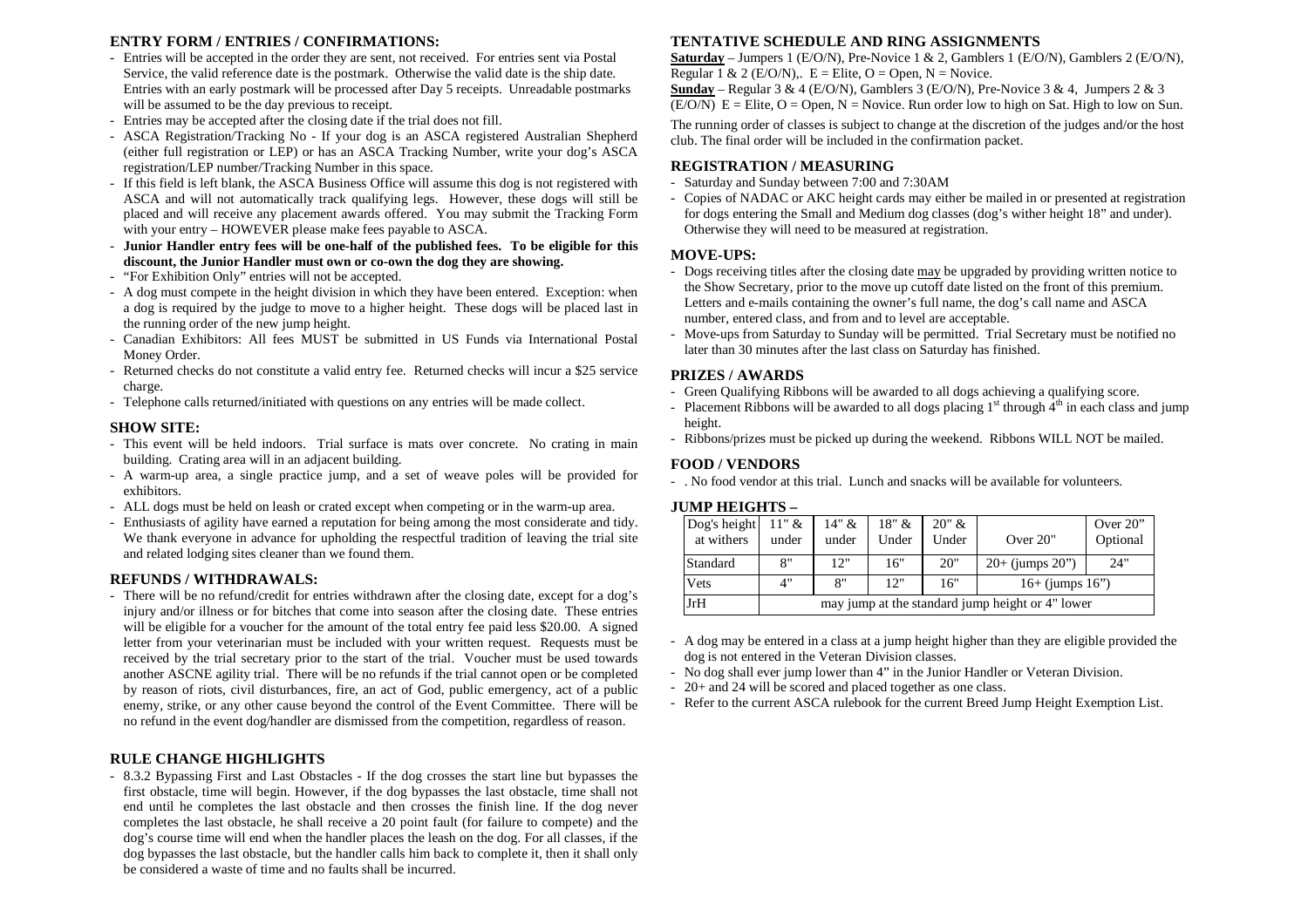## *Directions to Paws N' Effect36 Corporate RidgeHamden, CT 06514:*

From I-91 – Take exit 10 (rt 40) to end. Right onto Rt 10 (Whitney Ave) approx 1  $\frac{1}{2}$  mi. to left onto Sherman Ave at Dunkin Donuts. 1.1 mi to right onto Corporate Ridge. Bldg to left at top of hill.

Rt 15 south – Take exit 62 (Whitney Ave. north). Right onto Whitney Ave and follow as above.

Rt 15 north – Exit 60 (Dixwell Ave)Left onto Dixwell, then left onto Rt 10 north. Go 2.1 mi to Sherman Ave and follow as above.

I-84 – Exit to I-691, first exit onto Rt 10 south. Through Cheshire into Hamden to right onto Sherman Ave and follow as above.

### **ACCOMMODATIONS - Make your Reservations Early!!!**

Hotels that accept dogs are quickly becoming a rarity. Please behave responsibly! Clean up after your dog, bring sheets to cover the furniture, do not groom or bathe your dog inside, do not leave your dog(s) unattended in the room, and please be respectful of other guests who do not have to be up at 6:00 a.m.

Clarion Hotel and Suites, Whitney Av., Hamden (203)288-3831 (5 min, \$50 refundable deposit), a block of 10 rooms is saved for ASCNE, mention ASCNE for \$99, cut-off date is Dec. 13th.

Holiday Inn, North Haven (203) 239-6700 (15 min from site, \$25./stay pet fee), Mention Paws

Red Carpet Inn (formerly Cheshire Welcome Inn), Cheshire (203) 272-3244 (10 min from site, \$15/dog/day), mention Paws n' Effect when booking.

#### **SOME MOTEL COURTESIES TO OBSERVE:**

- Cover the motel's bedding with a sheet, whether or not you think your dog will get on the bed.

- If you crate your dog, please bring a towel to put under the crate to keep marks off the rug. Bring a towel to put under your dog's food dish.
- Make every effort to have your dog free of fleas BEFORE arriving.
- All poop must be picked up, bagged, and disposed of properly by the dog's handler. The Event Committee will excuse competitors who fail to pick up after their dogs at the trial site or the motel.

- Don't leave your dog unattended. If you must leave, take them with you.



# **ASCA MEMBERSHIP AND TRACKING NUMBER APPLICATION FORM**

**Beginning 1/1/2003 for non-ASCA registered dogs** – In order to have ASCA qualifying legs tracked and to receive ASCA titling certificates, each non-ASCA registered dog will be required to have an ASCA Tracking Number. This is a one-time fee of \$10/dog. At the time of applying for the tracking number, the individual owner must also be an ASCA member (minimum membership type of Service is required). ASCA membership does not need to be maintained in subsequent years. It will be the responsibility of the owner to identify to ASCA the show(s) and leg(s) earned when applying for a Tracking Number for those ASCA qualifying legs earned from 1/1/2003 until submission of application.

Please type or print clearly. Incomplete or illegible forms will be returned.

#### **Membership Application:**

Owner's Name  $(1)$ Owner's Name (2) Owner's Address: City, State, Postal Code: Phone Number: \_\_\_\_\_\_\_\_\_\_\_\_\_\_\_\_\_\_\_\_\_\_\_\_\_E-mail:\_\_\_\_\_\_\_\_\_\_\_\_\_\_\_\_\_\_\_\_\_\_\_\_\_\_\_\_\_\_\_\_\_

#### **Service Membership Fee: \$10.00 per person**

(If you are interested in other membership types, go to www.asca.org)

I (We) agree to abide by the ASCA Articles of Incorporation, Bylaws, and all ASCA Rules and Regulations governing the ASCA Registry and all other ASCA programs.

Owner's Signature (1):\_\_\_\_\_\_\_\_\_\_\_\_\_\_\_\_\_\_\_\_\_\_\_\_\_\_\_\_\_\_\_\_\_\_\_\_\_\_\_\_\_\_\_\_\_\_\_\_\_\_\_\_\_\_\_\_\_\_

Owner's Signature  $(2)$ :

**Dog Information: Lifetime fee for tracking number is \$10.00 per dog for ASCA Members** 

| Dog's Full Name: |
|------------------|
|------------------|

Dog's Call Name: \_\_\_\_\_\_\_\_\_\_\_\_\_\_\_\_\_\_\_\_\_\_\_\_\_\_\_\_\_\_\_\_\_\_\_\_\_\_\_\_\_\_\_\_\_\_\_\_\_\_\_\_\_\_\_\_\_\_\_\_\_\_

Any/All Previous Registration Numbers Used: \_\_\_\_\_\_\_\_\_\_\_\_\_\_\_\_\_\_\_\_\_\_\_\_\_\_\_\_\_\_\_\_\_\_\_\_\_\_\_ \_\_\_\_\_\_\_\_\_\_\_\_\_\_\_\_\_\_\_\_\_\_\_\_\_\_\_\_\_\_\_\_\_\_\_\_\_\_\_\_\_\_\_\_\_\_\_\_\_\_\_\_\_\_\_\_\_\_\_\_\_\_\_\_\_\_\_\_\_\_\_\_\_\_\_\_\_

Sex: \_\_\_\_\_\_\_\_\_\_\_\_\_\_\_\_\_\_\_\_\_\_\_\_\_\_\_\_\_\_\_\_\_ Birthdate: \_\_\_\_\_\_\_\_\_\_\_\_\_\_\_\_\_\_\_\_\_\_\_\_\_\_\_\_\_\_\_

Breed:\_\_\_\_\_\_\_\_\_\_\_\_\_\_\_\_\_\_\_\_\_\_\_\_\_\_\_\_\_\_\_\_

Events/Os Earned Since  $1/1/2003$ 

**Mail completed form with check or money order to:** 

**ASCA Business Office Phone 979 Office fice 979-778-1082 6091 E State Highway 21, Bryan, TX 77808 Highway 77808**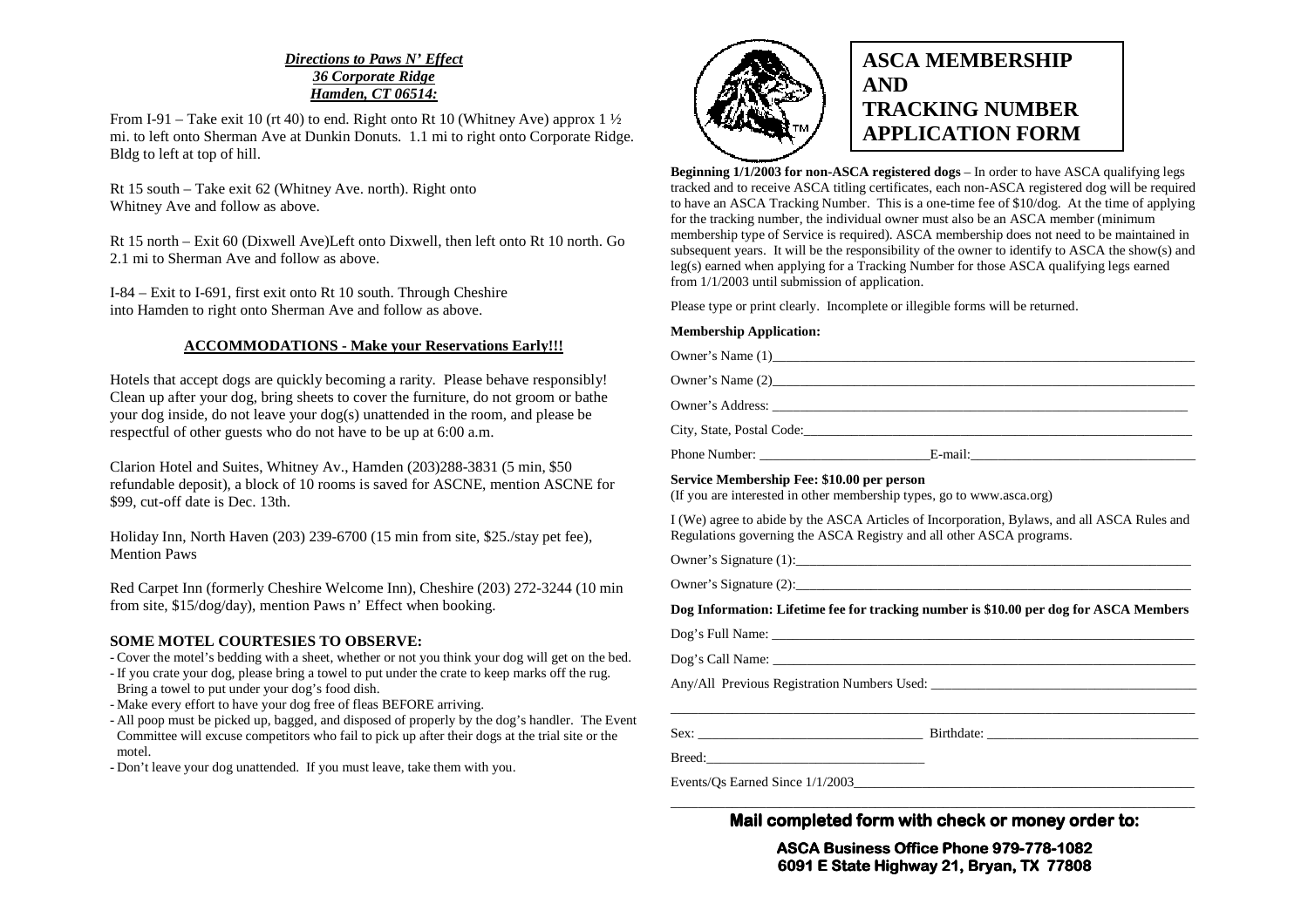### **Volunteer Sign-Up (…We Really Need Your Support)**

As at every event, no club can pull off a trial without the help and support of our exhibitors to keep the agility trial running smoothly and efficiently. **We will not be able to do this without your involvement.** Working in and around the ring is a great way to increase your knowledge and understanding of the sport. If you have a guest or significant other who would be willing to work at the trial, we'd be thrilled!

We appreciate your help and will do what we can for your comfort, including the volunteers' refreshment area for trial workers and helpers.

This year we plan on having a volunteer sign-up board available each morning of the trial.

Thank you for volunteering and making this a better show for everyone. We couldn't do it without you!

## **For Your Records - Summary of Entries**

|                                                           | ,我们也不会有什么。""我们的人,我们也不会有什么?""我们的人,我们也不会有什么?""我们的人,我们也不会有什么?""我们的人,我们也不会有什么?""我们的人 |                                                                                                                                                                                                                                      |
|-----------------------------------------------------------|----------------------------------------------------------------------------------|--------------------------------------------------------------------------------------------------------------------------------------------------------------------------------------------------------------------------------------|
|                                                           |                                                                                  |                                                                                                                                                                                                                                      |
|                                                           |                                                                                  |                                                                                                                                                                                                                                      |
|                                                           |                                                                                  |                                                                                                                                                                                                                                      |
|                                                           |                                                                                  |                                                                                                                                                                                                                                      |
|                                                           |                                                                                  |                                                                                                                                                                                                                                      |
|                                                           |                                                                                  |                                                                                                                                                                                                                                      |
|                                                           |                                                                                  |                                                                                                                                                                                                                                      |
|                                                           | ,我们也不会有什么?""我们的人,我们也不会有什么?""我们的人,我们也不会有什么?""我们的人,我们也不会有什么?""我们的人,我们也不会有什么?""我们的人 |                                                                                                                                                                                                                                      |
|                                                           |                                                                                  |                                                                                                                                                                                                                                      |
|                                                           |                                                                                  |                                                                                                                                                                                                                                      |
| <b>Accommodations:</b>                                    |                                                                                  |                                                                                                                                                                                                                                      |
|                                                           |                                                                                  | <u> De Santa Carlos de Santa Carlos de Santa Carlos de Santa Carlos de Santa Carlos de Santa Carlos de Santa Carlos de Santa Carlos de Santa Carlos de Santa Carlos de Santa Carlos de Santa Carlos de Santa Carlos de Santa Car</u> |
| Phone: $\frac{1}{\sqrt{1-\frac{1}{2}} \cdot \frac{1}{2}}$ |                                                                                  |                                                                                                                                                                                                                                      |
|                                                           |                                                                                  |                                                                                                                                                                                                                                      |
|                                                           |                                                                                  |                                                                                                                                                                                                                                      |
|                                                           |                                                                                  |                                                                                                                                                                                                                                      |
|                                                           |                                                                                  |                                                                                                                                                                                                                                      |

# **ATCH**

If you think you might get your ATCH please check here \_\_\_\_\_\_so we can have your bar and ribbon ready!! Your name:\_\_\_\_\_\_\_\_\_\_\_\_\_\_\_\_\_\_\_\_\_\_\_\_\_\_\_\_\_\_\_\_\_\_\_\_\_\_\_\_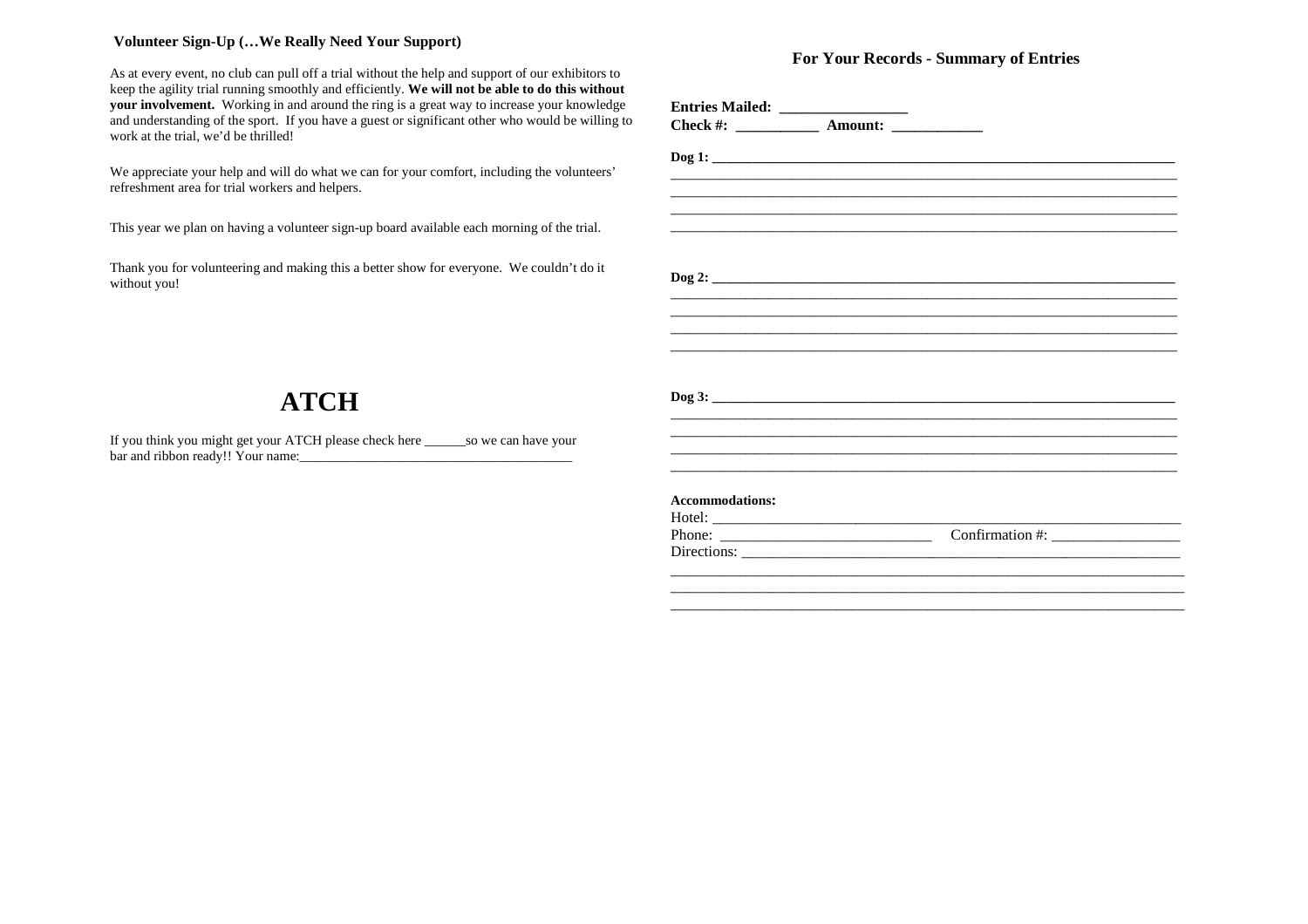#### **AGREEMENT**

The patron who signs this agreement represents that he/she is authorized to enter into this agreement on behalf of both exhibitor and the owner of entered dog. In consideration of acceptance of this entry:

 1.1 As used here "ASCA" means the Australian Shepherd Club of America, Inc., its affiliate clubs and each of their members, officers, directors, employees, show chairs, show committees, and agents.

 1.2 Exhibitor/owner is knowledgeable of and agrees to abide by the rules and regulations of ASCA governing sanctioned agility trials, and any other rules and regulations appearing in the premium for this event.

 1.3 Exhibitor/owner certifies that the entered dog is not a hazard to persons, dogs, or property and that the entered dog's rabies vaccination is current in accordance with the requirement of the state in which the dog resides.

 1.4 Exhibitor/owner acknowledges all hazards presented by the event and the event premises, including, but not limited to, the condition of the floors, stairways, halls, lighting, security measures or lack of, electrical appliances, fitting, show rings, parking areas, and the presence of unfamiliar animals and people; exhibitor and owner assume the risk of any harm arising from these.

 1.5 Exhibitor/owner releases ASCA (including ASCA officers, directors, employees, and members), the Australian Shepherd Club of New England (including its officers, directors, members, agents, employees and event organizing committee), Paws N' Effect, LLC (including its officers, directors, members, owners and employees) and will defend them and hold them harmless from all present and future loss, injury, damage, claims, demands and liabilities involving the entered dog, event, or event premises. Without limiting the generality of the foregoing hold harmless provisions, exhibitor/owner hereby specifically assume sole responsibility for, and agree to indemnify and save aforementioned parties harmless from any and all loss and expenses (including legal fees) by reason of the liability imposed by law upon any of the aforementioned parties for damages because of bodily injuries, including death, at any time in consequence of my(our) participation in this event, howsoever such injury, or death may be caused, and whether or not the same may have been caused or may have been alleged to have been caused by negligence of the aforementioned parties or any of their employees or agents or any other persons.

I have read, understood, and I acknowledge the above Agreement.

| Signature of Owner/Exhibitor                   | Date |
|------------------------------------------------|------|
| Signature of Parent or Legal Guardian of Minor | Date |

**Junior Handler entry fees are one-half of the Std/Vet entry fee. The junior must own or co-own the dog being shown to be eligible for the discount.** 

**Does this junior exhibitor own or co-own the dog being entered? Yes No** 

January 2012 Ck#\_\_\_\_\_\_\_\_\_\_ Amt \_\_\_\_\_\_\_\_\_\_ Entry #\_\_\_\_\_\_\_\_\_\_\_

**OFFICIAL ENTRY FORM ASCA SANCTIONED ALL-BREED AGILITY TRIAL** 

Australian Shepherd Club of New England (ASCNE)

January 14 & 15, 2012 Paws N' Effect, Hamden, CT

Return this completed entry form with entry fees made payable in U.S. funds to: ASCNE c/o Jonathan Hoadley 26 North Gate Drive, Harwinton, CT 06791

*Exhibitor/Owner must read and sign reverse side of this form for entry to be valid.* 

| <b>Owner/Handler Information</b> _____________ check if new address<br>State: $\qquad \qquad \text{Zip: } \qquad \qquad$<br>Confirmations will be sent by e-mail unless otherwise specified: No<br>Dog's Identification<br>Circle ACTUAL Jump Height Dog will Jump: 4" 8" 12" 16" 16+" 20" 20+" 24"<br>Is the <u>Handler Disabled</u> or Handler a Veteran taking jump height exemption? |  |  |  |  |  |  |  |
|------------------------------------------------------------------------------------------------------------------------------------------------------------------------------------------------------------------------------------------------------------------------------------------------------------------------------------------------------------------------------------------|--|--|--|--|--|--|--|
|                                                                                                                                                                                                                                                                                                                                                                                          |  |  |  |  |  |  |  |
|                                                                                                                                                                                                                                                                                                                                                                                          |  |  |  |  |  |  |  |
|                                                                                                                                                                                                                                                                                                                                                                                          |  |  |  |  |  |  |  |
|                                                                                                                                                                                                                                                                                                                                                                                          |  |  |  |  |  |  |  |
|                                                                                                                                                                                                                                                                                                                                                                                          |  |  |  |  |  |  |  |
|                                                                                                                                                                                                                                                                                                                                                                                          |  |  |  |  |  |  |  |
|                                                                                                                                                                                                                                                                                                                                                                                          |  |  |  |  |  |  |  |
|                                                                                                                                                                                                                                                                                                                                                                                          |  |  |  |  |  |  |  |
|                                                                                                                                                                                                                                                                                                                                                                                          |  |  |  |  |  |  |  |
|                                                                                                                                                                                                                                                                                                                                                                                          |  |  |  |  |  |  |  |
|                                                                                                                                                                                                                                                                                                                                                                                          |  |  |  |  |  |  |  |
|                                                                                                                                                                                                                                                                                                                                                                                          |  |  |  |  |  |  |  |
|                                                                                                                                                                                                                                                                                                                                                                                          |  |  |  |  |  |  |  |
|                                                                                                                                                                                                                                                                                                                                                                                          |  |  |  |  |  |  |  |
|                                                                                                                                                                                                                                                                                                                                                                                          |  |  |  |  |  |  |  |

*Check off all classes you are entering, and a Level and Division for each of those classes* 

| <b>CLASSES</b>    |     | <b>DIVISION</b> |     |         | <b>DAY</b> |     |      |       |     |     |
|-------------------|-----|-----------------|-----|---------|------------|-----|------|-------|-----|-----|
|                   | Std | Vet             | JrH | Pre-Nov |            | Nov | Open | Elite | Sat | Sun |
| <b>Gamblers 1</b> |     |                 |     |         |            |     |      |       |     |     |
| <b>Gamblers 2</b> |     |                 |     |         |            |     |      |       |     |     |
| Gamblers 3        |     |                 |     |         |            |     |      |       |     |     |
| Jumpers 1         |     |                 |     |         |            |     |      |       |     |     |
| Jumpers 2         |     |                 |     |         |            |     |      |       |     |     |
| Jumpers 3         |     |                 |     |         |            |     |      |       |     |     |
| Regular 1         |     |                 |     |         | A          | в   |      |       |     |     |
| Regular 2         |     |                 |     |         | A          | в   |      |       |     |     |
| Regular 3         |     |                 |     |         | A          | в   |      |       |     |     |
| Regular 4         |     |                 |     |         | A          | в   |      |       |     |     |

**FEES:** Std, Vet & PreN: \$12/run; JrH 50% discount TOTAL FEES \$ **Please make checks payable to ASCNE** 

**If entry cannot be read or is incomplete, secretary can: \_\_\_call collect \_\_\_return entry \_\_\_e-mail**